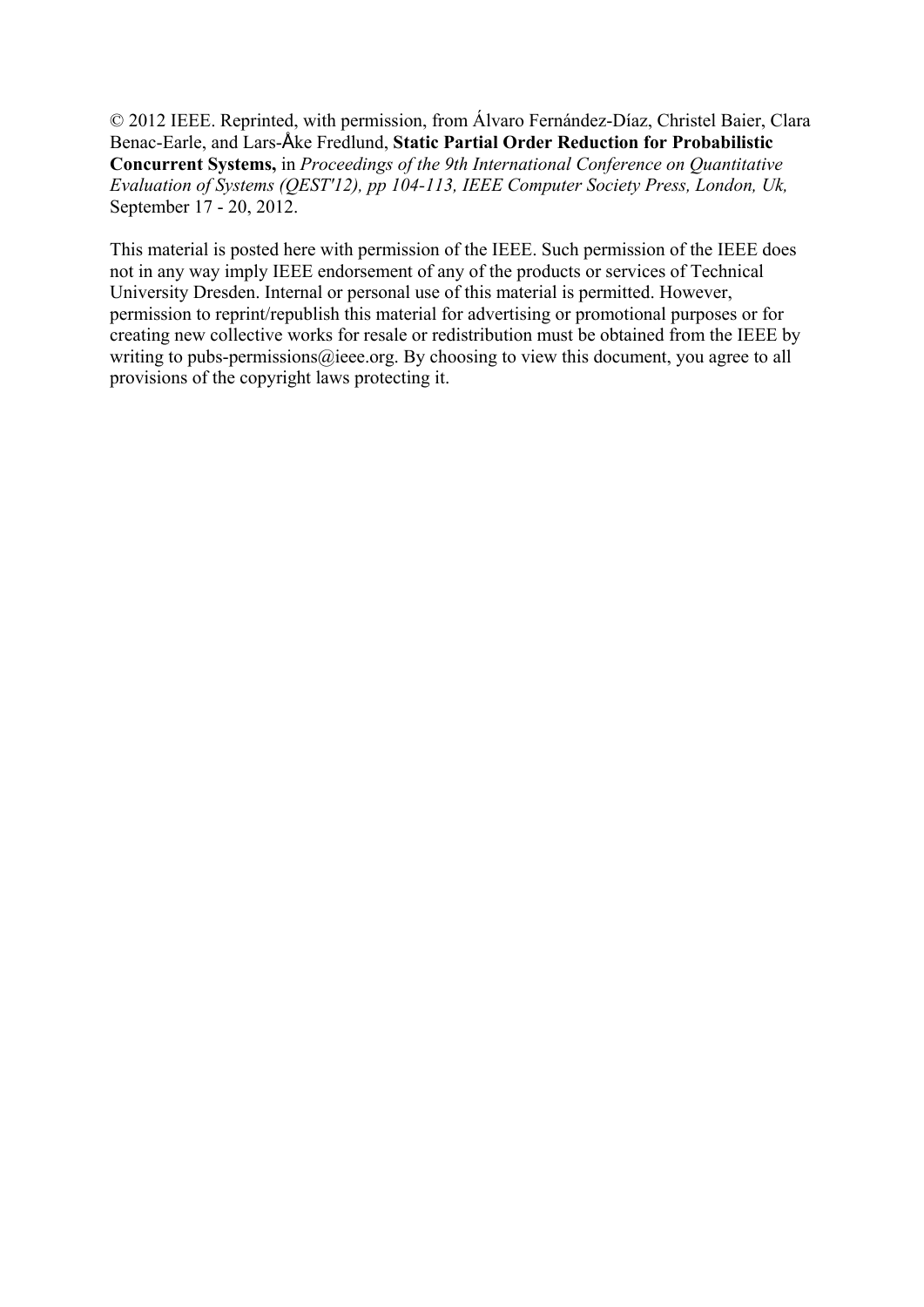# Static Partial Order Reduction for Probabilistic Concurrent Systems

Álvaro Fernández-Díaz\*, Christel Baier<sup>†</sup>, Clara Benac-Earle\*, and Lars-Åke Fredlund\*

\*Universidad Politécnica de Madrid, Facultad de Informática, Boadilla del Monte, Spain,

<sup>∗</sup>Email:{avalor,cbenac,fred}@babel.ls.fi.upm.es

† Technische Universität Dresden, Fakultät Informatik, Dresden, Germany

†Email:baier@tcs.inf.tu-dresden.de

*Abstract*—Sound criteria for partial order reduction for probabilistic concurrent systems have been presented in the literature. Their realization relies on a depth-first search-based approach for generating the reduced model. The drawback of this dynamic approach is that it can hardly be combined with other techniques to tackle the state explosion problem, e.g., symbolic probabilistic model checking with multi-terminal variants of binary decision diagrams. Following the approach presented by Kurshan et al. for non-probabilistic systems, we study partial order reduction techniques for probabilistic concurrent systems that can be realized by a static analysis. The idea is to inject the reduction criteria into the control flow graphs of the processes of the system to be analyzed. We provide the theoretical foundations of static partial order reduction for probabilistic concurrent systems and present algorithms to realize them. Finally, we report on some experimental results.

## I. INTRODUCTION

The state space explosion problem is known to be one of the major limitations for the application of model checking as a formal verification technique for complex systems. Even for finite-state abstractions the exploration of the full state space of a system model  $M$  can be intractable due to computational and storage restrictions. Along the years, several approaches have been proposed to ease this problem, e.g. symbolic model checking [1], where the verification process does not deal with states individually but with groups of them. This symbolic approach is known to outperform enumerative approaches, also known as explicit model checking, in terms of the size of the state spaces that can be verified.

Other techniques that try to alleviate state space explosion are known as *partial order reductions* (POR), see e.g. [2], [3], [4], [5]. These techniques try to avoid the generation of the complete state space of a system model  $M$  by identifying redundant interleavings and generate a reduced system model with fewer transitions and states. The rough idea is to use the commutativity of independent actions and to ensure that the reduced model covers all possible behaviors of the full model up to permutations of independent actions. There are several desirable conditions for the reduced model  $\hat{\mathcal{M}}$ . First of all, the partial order reduction techniques should be propertypreserving, which means that  $\mathcal{M} \models \phi$  if and only if  $\mathcal{M} \models \phi$  where  $\phi$  is the property to be checked for M. Second, the time and memory requirements for generating  $\mathcal M$  and checking  $\phi$ for  $\overline{\mathcal{M}}$  should be less than those for analyzing  $\mathcal M$  against  $\phi$ directly. The realization of partial order reduction techniques typically relies on a static analysis of the concurrent processes of  $M$  to derive information on the (in)dependency of actions and to apply several heuristics to ensure global conditions on the topology of the underlying directed graphs of  $M$  and  $\hat{M}$ . The latter are needed to ensure the equivalence of  $M$  and  $\overline{M}$ for the given property  $\phi$ . The classical partial order reduction approach, as e.g. realized in the prominent model checker SPIN [6], uses an approach based on a depth-first search (DFS) for the explicit on-the-fly generation and verification of the reduced model. We will refer to this approach as *dynamic* partial order reduction. Static partial order reduction [7], [8] completely relies on a preprocessing step that operates on the control flow graphs of the processes running in parallel. The idea is to inject the reduction criteria in the control graphs. In this way, the realization of the partial order reduction is completely *static*. The clear separation of partial order reduction techniques and the generation and analysis of  $\mathcal M$ yields the advantage that other techniques to tackle the state explosion problem for  $\mathcal M$  are directly applicable. For instance, the modified control flow graphs can serve as input for a symbolic model checker.

This is of particular interest for systems where the explicit model checking approach is known to be less powerful than advanced symbolic verification techniques. Indeed this applies for *probabilistic concurrent systems* modeled by Markov decision processes where the quantitative analysis with model checking techniques relies on a combination of graph algorithms and linear programming techniques.

Partial order reduction criteria for probabilistic concurrent systems have been proposed for next-free linear temporal logic [9], [10] and for branching-time properties specified by nextfree formulas of probabilistic computation tree logic [11]. The former have been realized in the model checker LiQuor using a dynamic DFS-based approach for an on-the-fly generation of the reduced model [12]. Although the criteria are stronger than in the non-probabilistic case, empirical results have shown that the reductions in states and transitions are in the same order as for non-probabilistic transition systems. However, the major bottleneck is the linear program which then has to be solved

<sup>∗</sup>This work has been partially supported by the following projects: DE-SAFIOS10 (TIN2009-14599-C03-03) and PROMETIDOS (P2009/TIC-1465). †This work has been partially supported by the DFG-project QuaOS and the collaborative research center HAEC (SFB 912)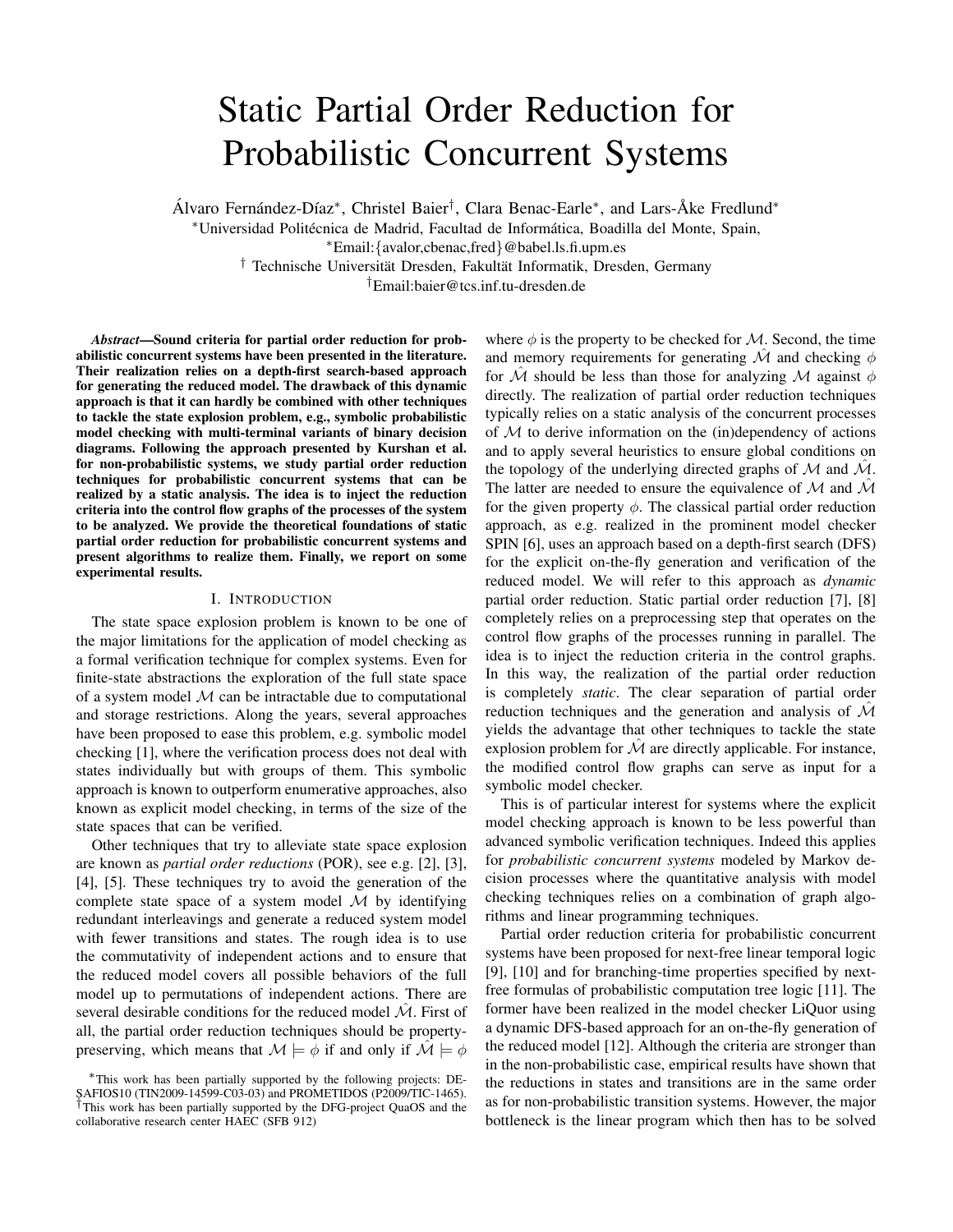for an explicit representation of the reduced system.

The goal of this paper is to overcome this limitation by proposing a *static partial order reduction* approach for probabilistic concurrent systems. Following the concept of static partial order reduction developed for non-probabilistic transition systems by Kurshan et al [7], [8], we first provide a generic framework for the static partial order reduction in probabilistic concurrent systems modeled by Markov decision processes. For this purpose, we present reduction criteria that guarantee the preservation of quantitative stutter-invariant linear and branching time properties. We then present an algorithm for realizing these criteria by analyzing and modifying probabilistic control flow graphs. For evaluating the achieved degree of reduction, we considered a randomized version of the dining philosophers [13] and a randomized mutual exclusion protocol [14] and used the symbolic model checker PRISM [15] for comparing the number of states, transitions and the MTBDD-size of the full and the reduced model.

Outline. Section II presents our notations for probabilistic concurrent systems and recalls the partial order reduction criteria of [9], [11]. Our main contribution is contained in Section III where we provide the foundations of static partial order reduction for probabilistic concurrent systems and present algorithms for the static realization of the reduction criteria. Section IV reports on our experiments, while Section V contains some concluding remarks.

# II. PRELIMINARIES

If S is a countable set then  $Distr(S)$  denotes the set of *probabilistic distributions* on *S*, i.e., functions  $\mu : S \rightarrow [0, 1]$ such that  $\sum_{s \in S} \mu(s) = 1$ . The *support* of  $\mu$ , denoted  $Supp(\mu)$ , consists of all elements  $s \in S$  such that  $\mu(s) > 0$ .

Markov decision processes (MDP). *Markov decision processes* (MDP) [16], [17] and variants thereof are widely used as operational model for probabilistic concurrent systems. The rough idea is that in each state s several actions (possibly of different processes) can be enabled. Each action can have a probabilistic effect on the program variables. The selection of an action for the current state is supposed to be nondeterministic. In this paper, we deal with finite-state MDPs with action labels and state labels for formalizing the properties to be verified. Formally, an MDP  $\mathcal M$  is a tuple

$$
\mathcal{M} = (S, Act, P, s_{init}, AP, L)
$$
 where

- S is a finite set of *states*,
- Act is a finite set of *actions*,
- $P: S \times Act \rightarrow Distr(S)$  is a partial function, called the *transition probability function*,
- $s_{init} \in S$  is the *initial state*,
- AP is a finite set of *atomic propositions*,
- $L: S \to 2^{AP}$  is the *labeling function*.

We write  $P(s, \alpha) = \perp$  to denote that  $P(s, \alpha)$  is undefined. Action  $\alpha \in Act$  is called *enabled* in state s if  $P(s, \alpha)$  is defined. In this case, the distribution  $P(s, \alpha)$  specifies the probabilities for the successor states of s when executing  $\alpha$ .  $Act(s)$  denotes the set of actions that are enabled in state s:

$$
Act(s) = \{\alpha \in Act : P(s, \alpha) \neq \bot\}.
$$

**Transitions, successors.** We write  $P(s, \alpha, t)$  rather than  $P(s, \alpha)(t)$ . If  $P(s, \alpha, t) > 0$  then state t is called an  $\alpha$ *successor* of s. In this case, the triple  $(s, \alpha, t)$  is called a *transition* of M and often written in the form  $s \stackrel{\alpha}{\longrightarrow} t$ . If  $\alpha \in \text{Act}(s)$  then  $\text{Post}[\alpha](s) = \text{Supp}(P(s, \alpha))$  denotes the set of  $\alpha$ -successors of state s.

Stutter and visible actions. Action α is called a *stutter action* or *invisible* if its execution does not affect the truth value of the atomic propositions, i.e., if  $L(s) = L(t)$  for all  $s, t \in S$ such that  $\alpha \in \text{Act}(s)$  and  $t \in \text{Post}[\alpha](s)$ . Otherwise  $\alpha$  is called *visible*. Let Vis denote the set of visible actions.

**Probabilistic/nonprobabilistic actions.** Action  $\alpha$  is called *probabilistic* if there exists a state s with  $\alpha \in \text{Act}(s)$  and  $|Post[\alpha](s)| \ge 2$ . Otherwise  $\alpha$  is called *non-probabilistic*. In this case, the effect of taking action  $\alpha$  is deterministic, i.e., each state s where  $\alpha$  is enabled has a unique  $\alpha$ -successor.

**Paths, cycles.** Notions like paths or cycles of  $M$  refer to the underlying labeled graph of M. For example, a *path* in M is a sequence of consecutive transitions, i.e., it has the form

$$
\pi = s_0 \xrightarrow{\alpha_1} s_1 \xrightarrow{\alpha_2} s_2 \xrightarrow{\alpha_3} \dots
$$

A path is called *maximal* if it is either infinite or finite ending up in a terminal state, i.e., a state s with  $Act(s) = \emptyset$ .

End components. An *end component* of an MDP M is a tuple  $\mathcal{E} = (T, A)$  where T is a nonempty subset of S and  $A: T \to 2^{Act}$  a function such that

- $\varnothing \neq A(t) \subseteq \text{Act}(t)$  and  $\text{Supp}(P(t, \alpha)) \subseteq T$  for all states  $t \in T$  and actions  $\alpha \in A(t)$
- the underlying digraph is strongly connected, i.e., whenever  $t, u \in T$  then there exists a finite path

$$
s_0 \xrightarrow{\alpha_1} s_1 \xrightarrow{\alpha_2} \dots \xrightarrow{\alpha_m} s_m
$$
  
with  $s_0 = t$ ,  $s_m = u$  and  $\alpha_i \in A(s_{i-1})$  for  $1 \le i \le m$ .

**Independence of actions.** Two different actions  $\alpha, \beta \in Act$ are called *independent* in M if for all states  $s \in S$  where  $\alpha, \beta \in Act(s)$ :

- 1. for all states t:  $P(s, \alpha, t) > 0$  implies  $\beta \in Act(t)$
- 2. for all states u:  $P(s, \beta, u) > 0$  implies  $\alpha \in Act(u)$
- 3. for all states w:

$$
\sum_{t \in S} P(s, \alpha, t) \cdot P(t, \beta, w) = \sum_{u \in S} P(s, \beta, u) \cdot P(u, \alpha, w)
$$

Action  $\alpha$  is said to *depend* on some action set A if (1)  $\alpha \notin A$ and (2) there exists  $\beta \in A$  such that actions  $\alpha$  and  $\beta$  are dependent, i.e., not independent.

Probabilistic control graphs (PCG). As specification formalism for probabilistic concurrent systems consisting of  $n$ concurrent processes, we use *probabilistic control graphs* (PCG for short) that specify the operational behavior of the processes. The PCG for the processes can then be put in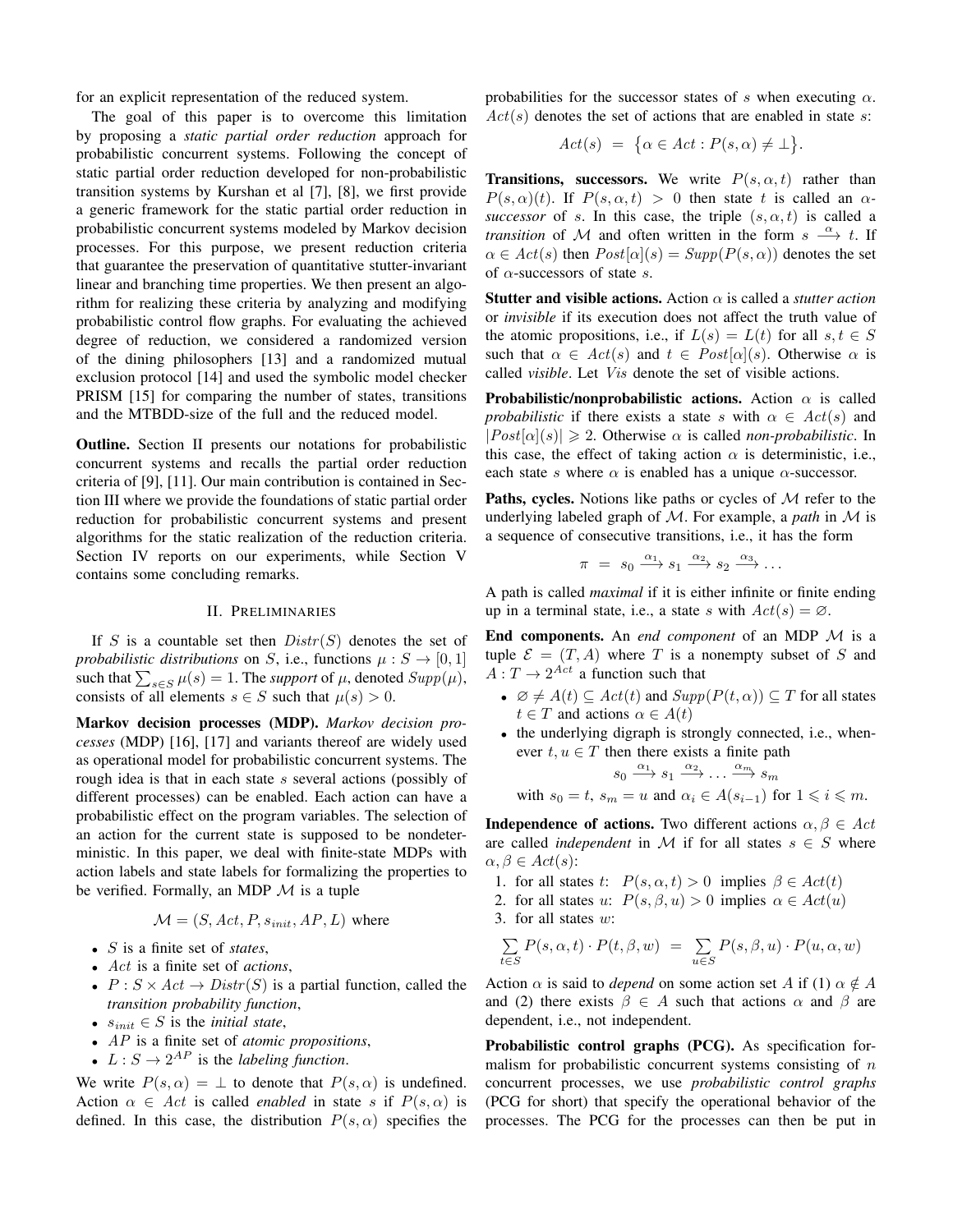parallel and unfolded into an MDP that models the stepwise interleaving behavior of the composite system. To ease the notations, we consider here only communication via shared variables. Communication over synchronous or asynchronous channels could be added, but is omitted here.

Formally, we fix a finite set V of typed *variables*. The types, also called *domains*, of the variables (Boolean, integers of a bounded interval, and so on) are irrelevant for the purposes of the paper. The only requirement is that all variables have a finite domain. Let  $Eval(V)$  denote the set of *evaluations*  $\eta$  that assign to each variable  $v \in V$  an element of its domain. Cond(V) denotes the set of Boolean *conditions* for the variables, i.e., propositional formula over atoms that refer to the values of the variables in  $V$ . For instance,  $(x > 5-y) \land \neg z \in Cond(V)$  if x, y are integer variables and z is a Boolean variable. For  $\eta \in \text{Eval}(V)$  and  $g \in \text{Cond}(V)$ , we write  $\eta \models q$  to denote that  $\eta$  satisfies condition q. An *event*  $e$  on  $V$  is a list of assignments

$$
v_1 := \exp r_1; \ \ldots \ ; \ v_k := \exp r_k
$$

where  $v_1, \ldots, v_k$  are pairwise distinct variables in V and  $expr_1, \ldots expr_k$  type-consistent expressions built by constants and variables and operators (e.g., arithmetic operators for integers and Boolean connectives for Boolean variables). Let  $written(e) = \{v_1, \ldots, v_k\}$  be the set of variables for which  $e$  contains an assignment, and  $read(e)$  the set of variables that appear in one of the expressions  $\exp r_i$  for  $1 \leq i \leq k$ . For instance, if  $x, y$  are integer variables and  $z, v, w$  Boolean variables then an event  $e$  might consist of the three assignments  $x := 2x+y$ ;  $y := 5$ ;  $z := \neg w \lor v$ . In this example, written(e) =  $\{x, y, z\}$  and read(e) =  $\{x, y, w, v\}$ . The assignments of an event are executed simultaneously in one atomic step. The *effect* of events is formalized by a function

$$
Effect: Events(V) \times eval(V) \rightarrow eval(V).
$$

where  $Events(V)$  denotes the set of events over V (assuming fixed sets of constants and operators for the domains of the variables). If e is as above and  $\eta \in \text{Eval}(V)$ , then we have  $Effect(e, \eta)(x) = \eta(x)$  if  $x \in V \setminus \{v_1, \ldots, v_k\}$  and  $Effect(e, \eta)(v_i) = ||expr_i||_{\eta}$  where  $||expr||_{\eta}$  denotes the value that is obtained by evaluating  $expr$  under variable valuation η. A *probabilistic control graph* (PCG) over V is a tuple

$$
\mathcal{P} = (Loc, Edges, \ell_{init}) \text{ where}
$$

- Loc is a finite set of *locations* (i.e., control states),
- Edges is a finite subset of  $Loc \times Cond(V)$  $Distr(Events(V) \times Loc)$ , called the *edge relation*,
- $\ell_{init} \in Loc$  is the *initial location*.

The second component  $g \in Cond(V)$  of an edge  $(\ell, g, d) \in$ Edges is called the *guard*. For the last component  $d \in$  $Distr(Events(V) \times Loc)$  we require that the support of d is finite. The edge relation specifies conditional transitions. An edge  $(\ell, q, d)$  can be taken provided that  $\ell$  is the current location of P and the guard  $g \in Cond(V)$  holds for the current variable evaluation. Taking edge  $(\ell, g, d)$  has a randomized effect according to distribution d, i.e., with probability  $d(e, l')$ event  $e$  will fire and the target location is  $\ell'$ .

Probabilistic concurrent system (PCS). A *probabilistic concurrent system* is a tuple

$$
S = (V, \mathcal{P}_1, \dots, \mathcal{P}_n, \eta_{init})
$$
 where

- $V$  is a finite set of (global) variables,
- $\mathcal{P}_1, \ldots, \mathcal{P}_n$  are probabilistic control graphs over V, say  $\mathcal{P}_i = (Loc_i, Edges_i, \ell_{init}^i),$
- $\eta_{init} \in \text{Eval}(V)$  is an initial evaluation for the variables. The MDP  $\mathcal{M} = \mathcal{M}_{\mathcal{S}} = (S, Act, P, s_{init}, AP, L)$  modeling

the stepwise interleaving behavior of  $S$  has the state space

$$
S = Loc_1 \times \ldots \times Loc_n \times eval(V).
$$

That is, the states in M are tuples  $\langle \ell_1, \ldots, \ell_n, \eta \rangle$  where  $\ell_i$  is the current location in the PCG  $P_i$  and  $\eta$  the current evaluation for the program variables. The action set  $Act$  of  $M$  is the disjoint union of the set of the edges in the PCG  $P_1, \ldots, P_n$ . The transition probability function  $P$  of  $M$  is defined as follows. Suppose  $s \in \langle \ell_1, \ldots, \ell_i, \ldots, \ell_n, \eta \rangle$  is a state in M. Action  $\alpha = (\ell, g, d) \in Edges_i$  is enabled in state s if and only if  $\ell = \ell_i$  and  $\eta \models g$ . In this case, if t is a state of the form  $t = \langle \ell_1, \ldots, \ell', \ldots, \ell_n, \eta' \rangle$  that differs from s at most in the location  $\ell'$  of  $\mathcal{P}_i$  and the variable evaluation  $\eta'$  then

$$
P(s, \alpha, t) = \sum_{e} d(e, \ell')
$$

where e ranges over all events such that  $\eta' = \text{Effect}(e, \eta)$ , otherwise  $P(s, \alpha, t) = 0$  The initial state of M is  $s_{init} =$  $\langle \ell_{init}^1, \ldots, \ell_{init}^n, \eta_{init} \rangle$ . The set AP of atomic propositions in M can be an arbitrary finite subset of  $Loc_1 \cup ... \cup Loc_n \cup$  $Cond(V)$  with the obvious labeling function. One might assume that  $AP$  consists of the atomic propositions that appear in the formula to be checked.

Quantitative properties. For reasoning about measurable sets of maximal paths and their worst- or best-case probabilities we use standard concepts, such as maximal or minimal probabilities for stutter-invariant measurable path events formalized by linear temporal formulas that do not use the operator next  $(LTL_{\cap}$ -formulas) or branching-time formulas formalized in the fragment of PCTL or PCTL<sup>∗</sup> without next operator. Details can be found e.g. in [17], [18], [19], [20].

Partial order reduction. Partial order reduction [3], [4], [2] has proven to be a successful technique in order to cope with the state explosion problem for concurrent systems. In this paper, we deal with the *ample-set* method that has been originally proposed by Peled for non-probabilistic systems and  $LTL_{\cap}$ -formulas [3]. Extensions for dealing with branchingtime properties have been presented in [22]. For verifying quantitative properties of probabilistic concurrent systems, the ample-set approach has been studied independently in [9] and [10] for next-free LTL-formulas and later for branching-time properties specified by  $\text{PCTL}^*_{\setminus\bigcirc}$ -formulas [11]. The idea of the ample-set method is to identify for state  $s$  a small subset  $ample(s)$  of  $Act(s)$  and to perform the analysis with the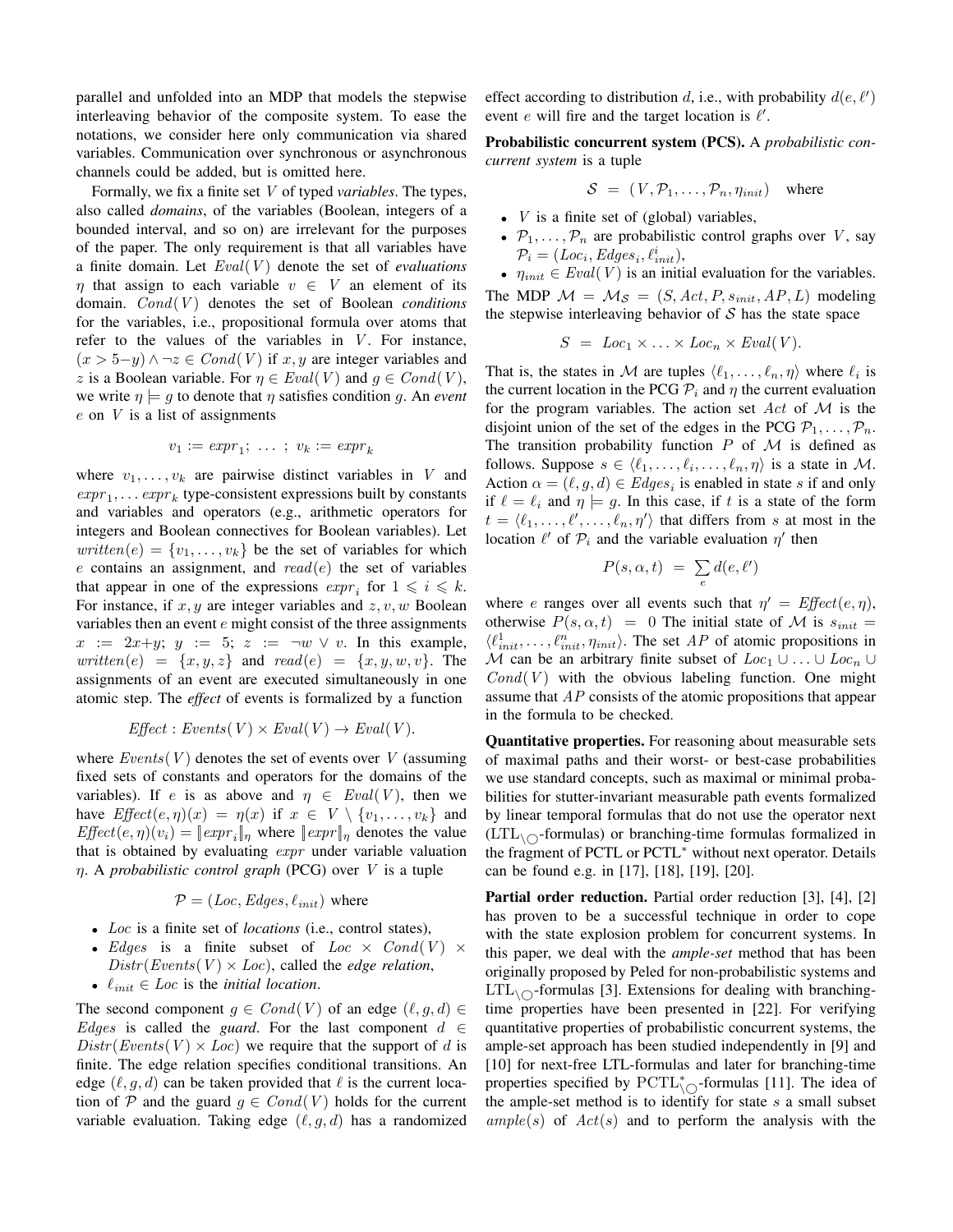- (A0) Emptiness condition:  $ample(s) = \emptyset$  iff  $Act(s) = \emptyset$
- (A1) Dependence condition: For each finite path  $s \xrightarrow{\alpha_1} s_1 \xrightarrow{\alpha_2} \dots \xrightarrow{\alpha_m} s_m \xrightarrow{\beta} t$  in the complete model M such that  $m \geq 1$  and  $\beta$  depends on ample(s) then there exists an index  $i \in \{1, \ldots, m\}$ with  $\alpha_i \in ample(s)$ .
- (A2) Stutter condition: If state s in  $\hat{\mathcal{M}}$  is not fully expanded then all actions in ample(s) are invisible.
- (A3) End component condition: For each end component  $(T, A)$  in  $\mathcal{M}$ :  $\bigcap$  $Act(t) \subseteq \bigcup$  $ample(t)$
- (A4) Probabilistic condition: If  $s \in \hat{S}$  and there exists a finite path  $s \xrightarrow{\alpha_1} s_1 \xrightarrow{\alpha_2} \dots \xrightarrow{\alpha_m} s_m \xrightarrow{\beta} t$ in the complete model M such that  $m \geq 0$  and  $\{\alpha_1, \dots, \alpha_m, \beta\} \cap ample(s) = \emptyset$  and  $\beta$  is probabilistic then  $\vert ample(s) \vert = 1$ .

Fig. 1. Conditions for the ample sets presented in [9], [21] to preserve quantitative  $LTL_{\wedge}$ -properties

submodel  $\hat{\mathcal{M}}$  of the original model  $\hat{\mathcal{M}}$  obtained by expanding s only via the actions  $\alpha \in ample(s)$  (but ignoring the actions  $\alpha \in \text{Act}(s) \setminus \text{ample}(s)$ . Soundness of the reduction is relative to the type of properties to be verified and requires that M and  $\hat{\mathcal{M}}$  satisfy the same properties of the chosen type.

Suppose that the system model is an MDP, say  $\mathcal{M}$  =  $(S, Act, P, s_{init}, AP, L)$ . Given a function  $ample: S \rightarrow 2^{Act}$ with  $ample(s) \subseteq Act(s)$  for all  $s \in S$  then the reduced model is the following sub-MDP of  $M$ :

$$
\hat{\mathcal{M}} \,=\, (\hat{S}, Act, \hat{P}, s_{init}, AP, \hat{L})
$$

The state space  $\hat{S}$  of  $\hat{\mathcal{M}}$  is the smallest subset of S such that (1)  $s_{init} \in \hat{S}$  and (2)  $Post[\alpha](s) \subseteq \hat{S}$  for each state  $s \in \hat{S}$  and  $\alpha \in ample(s)$ . The transition probability function of M is given by  $P(s, \alpha, t) = P(s, \alpha, t)$  if  $\alpha \in ample(s)$ and  $\hat{P}(\cdot) = 0$  otherwise. The labeling function of  $\hat{\mathcal{M}}$  is the restriction of  $\mathcal{M}$ 's labeling function to the states in  $S$ , i.e.,  $\hat{L}(s) = L(s)$  for all  $s \in \hat{S}$ . If  $ample(s) = Act(s)$  then state s is said to be *fully expanded*.

Soundness of  $\hat{\mathcal{M}}$  for quantitative  $LTL_{\setminus\bigcirc}$ -properties means that M and  $\hat{\mathcal{M}}$  have the same extremal (i.e., maximal or minimal) probabilities for all  $LTL_{\cap}$ -formulas. Soundness for  $PCTL_{\setminus\bigcirc}^*$  means that for all  $PCTL_{\setminus\bigcirc}^*$ -state formulas  $\Phi$ :

$$
s_{init} \models_{\mathcal{M}} \Phi \text{ iff } s_{init} \models_{\hat{\mathcal{M}}} \Phi.
$$

In [9], [21] it has been shown that if the ample sets satisfy the five conditions  $(A0)$ ,  $(A1)$ ,  $(A2)$ ,  $(A3)$  and  $(A4)$  shown in Figure 1 then  $\hat{\mathcal{M}}$  is sound for quantitative LTL<sub>\ $\cap$ </sub>-properties. The emptiness condition (A0), the dependence condition (A1) and the stutter condition (A2) are the same as in the ampleset approach proposed by Peled for non-probabilistic systems [3]. Condition (A3) can be understood as the probabilistic counterpart to the *cycle condition* requiring that each action that is enabled in all states of a cycle in the reduced model is contained in the ample set of some state of that cycle. The cycle condition in combination with (A0), (A1), (A2) preserves  $LTL_{\Omega}$ -properties for non-probabilistic transition systems. The implementations of the ample-set method in SPIN or the probabilistic model checker LiQuor deal with a stronger condition than (A3), namely:

# (A3') Strong cycle condition: On each cycle in the reduced model there is a fully expanded state.

t∈T

t∈T

Since all end components are cyclic, (A3') is stronger than (A3) for MDPs. The probabilistic condition (A4) is specific to the probabilistic setting. (A4) cannot be dropped since the independence of a probabilistic action  $\beta$  from two actions  $\alpha$ and  $\gamma$  does not imply the commutativity of action  $\beta$  and the nondeterministic choice between  $\alpha$  and  $\gamma$ . (A4) is a global condition on  $M$  and can be replaced with the following stronger, local condition (A4'):

# (A4') Branching condition: For each state  $s \in \hat{S}$ :

If  $ample(s) \neq Act(s)$  then  $|ample(s)| = 1$ .

The implementation of the partial order reduction for MDPs in LiQuor  $[12]$  relies on conditions  $(A0)$ ,  $(A1)$ ,  $(A2)$ ,  $(A3')$ and (A4'). Similar to the techniques that have been realized in the SPIN model checker [6], [5], [23], LiQuor first performs a static analysis to derive an underapproximation of the independence relation and uses a dynamic DFS-based approach to generate the reduced MDP. In each expanded state  $s = \langle \ell_1, \ldots, \ell_n, \eta \rangle$ , the set of enabled actions of each process (i.e., edges in the PCG emanating from location  $\ell_i$ where the guard holds for  $\eta$ ) serves as candidate for the ample set. Instead of the dependence condition (A1), LiQuor checks a stronger condition by analyzing the PCG [12]. Stutter condition (A2) and branching condition (A4') are obvious to check. Cycle condition (A3') is treated on-the-fly using the standard cycle detection algorithm that searches for DFSbackward edges. As soon as a DFS-backward edge pointing to state s is encountered, state s will be fully expanded.

Although conditions  $(A0)$ ,  $(A1)$ ,  $(A2)$ ,  $(A3')$  and  $(A4')$ are sound for non-probabilistic systems and next-free CTL<sup>\*</sup>formulas  $[22]$ ,  $(A0)$ ,  $(A1)$ ,  $(A2)$ ,  $(A3')$  and  $(A4')$  are not sufficient to ensure the equivalence of M and  $\hat{\mathcal{M}}$ for  $PCTL_{\setminus\bigcirc}$ -formulas [9], [10]. However, soundness for  $PCTL^*_{\setminus\bigcirc}$ -formulas is guaranteed when replacing (A4') with the following condition  $(A4)$ <sup>"</sup>) [11]:

# (A4") Strong branching condition: For each state  $s \in \tilde{S}$ :

If  $ample(s) \neq Act(s)$  then  $ample(s) = \{\beta\}$ for some non-probabilistic action  $\beta$ .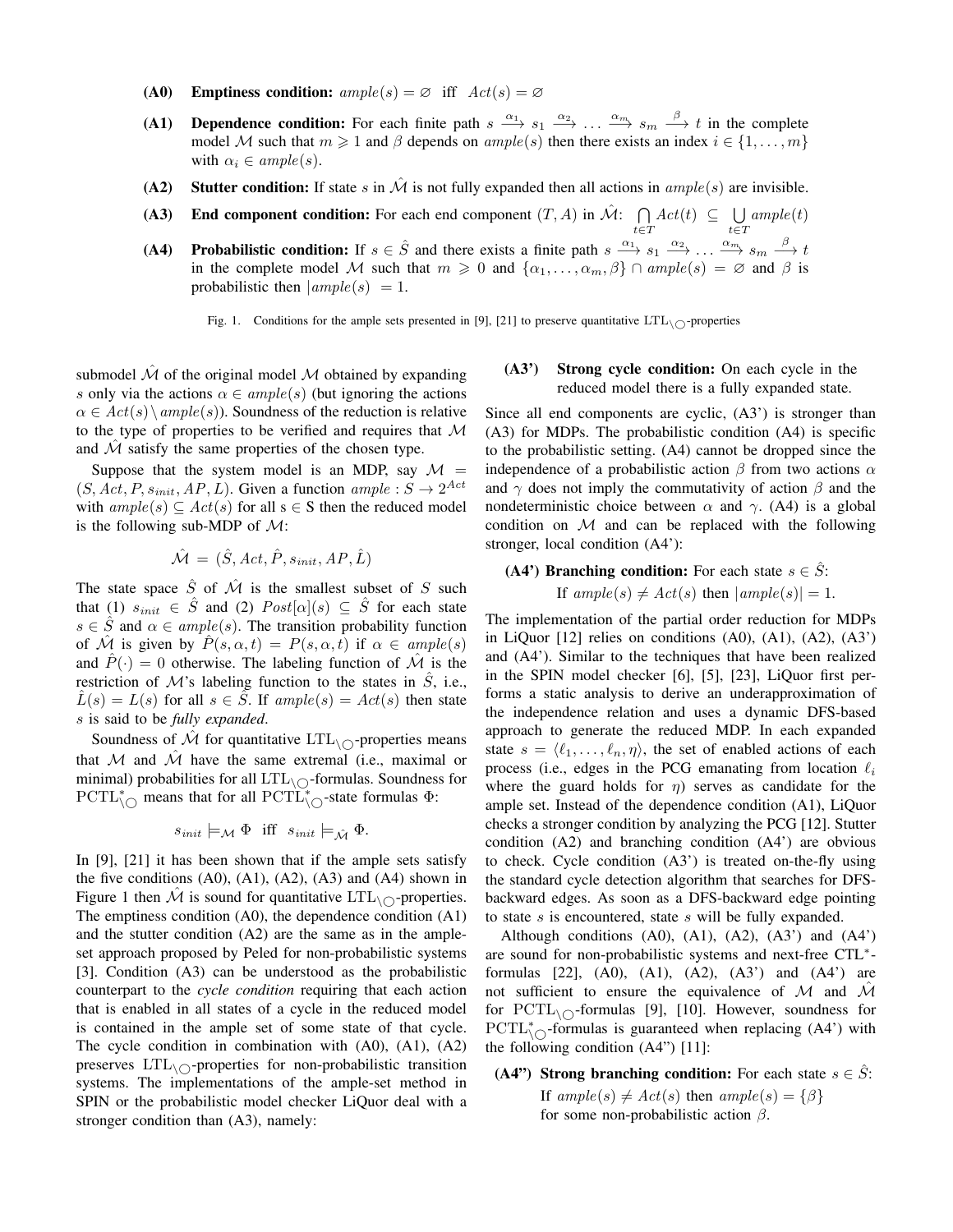#### III. STATIC PARTIAL ORDER REDUCTION

As sketched in the end of Section II, the DFS-based on-thefly generation of the reduced model  $\mathcal M$  as in SPIN or LiQuor fits very well with the cycle condition (A3') that imposes a condition on the cycles in  $\hat{\mathcal{M}}$ . However, this dynamic approach for ensuring the partial order reduction criteria can hardly be combined with other techniques that aim to combat the stateexplosion problem. To use, e.g., the efficient MDP-engine of the symbolic probabilistic model checker PRISM [15], a translation from the explicit representation of  $M$  obtained by the dynamic DFS-based approach into PRISM's guarded command input language would be required.

For non-probabilistic systems, Kurshan et al [7], [8] presented alternatives for the global condition (A3') that can be realized by analyzing and modifying the control graphs. The modified control graphs constitute a symbolic representation of the reduced system and provide a good starting point for the application of symbolic or other advanced model checking techniques to the reduced model. The approach proposed by [7], [8] assumes an appropriate choice of an action set  $Sticky$ consisting of so-called *sticky action*. For the set of sticky actions, it is required that all visible actions are contained in Sticky and that each cycle in the reduced model contains at least one sticky action. See conditions (S1) and (S2) in Figure 2. [7], [8] use these conditions together with a condition that imposes a constraint on both the sticky actions and the ample sets as basis for static partial order reduction:

Theorem 1 (see [7], [8]). *Conditions (S1), (S2) and (AS1) in Figure 2 imply the stutter condition (A2) and the strong cycle condition (A3').*

In the probabilistic setting where the goal is to preserve quantitative properties, conditions (S1), (S2), (A0), (A1) and (AS1) are not sufficient because of the additional constraints imposed by  $(A4)$ ,  $(A4')$  or  $(A4'')$ . However,  $(AS1)$  can be replaced with slightly stronger conditions (AS2) or (AS3) in Figure 2 to ensure soundness for quantitative properties:

Theorem 2 (Basic SPOR for MDP). *Let* M *be an MDP with state space* S *and action set* Act*,* Sticky *a subset of* Act such that (S1) and (S2) are satisfied and  $ample: S \rightarrow 2^{Act}$  a *function that assigns to each state* s *a subset of* Act(s)*.*

- *(a) If (A0), (A1) and (AS2) hold then*  $M$  *and*  $\hat{M}$  *have the same extremal probabilities for all*  $LTL_{\cap}$ *-formulas.*
- *(b)* If (A0), (A1) and (AS3) hold then M and  $\hat{M}$  satisfy the *same* PCTL\ *-formulas.*

*Proof:* Obviously, (AS2) and (AS3) are stronger than (AS1). Hence, in part (a) and (b) conditions (A2) and (A3') hold by Theorem 1. In part (a), (A4) and even branching condition (A4') is a consequence of (AS2). In part (b), (AS3) implies the strong branching condition (A4"). Thus, the sufficient conditions are fulfilled for each case and the results in [9], [11] yield the claim.

#### *A. Realization of the basic SPOR*

We now address the task how to implement the reduction criteria of the basic SPOR in part (a) or (b) of Theorem 2. Our starting point is a probabilistic concurrent system  $S = (V, P_1, \dots, P_n, \eta_{init})$  consisting of probabilistic control graphs  $P_1, \ldots, P_n$  over some finite variable set V. As before,  $M = (S, Act, P, s_{init}, AP, L)$  denotes the MDP associated with S. The goal is to transform  $P_1, \ldots, P_n$  into probabilistic control graphs  $\hat{\mathcal{P}}_1, \ldots, \hat{\mathcal{P}}_n$  over some finite extension  $\hat{V}$  of V such that the MDP  $\hat{\mathcal{M}}$  of the composite probabilistic concurrent system

$$
\hat{\mathcal{S}} = (\hat{V}, \hat{\mathcal{P}}_1, \dots, \hat{\mathcal{P}}_n, \hat{\eta}_{init})
$$

can be viewed as a submodel of  $M$  obtained by an ample function such that part (a) or (b) or Theorem 2 holds for some action set Sticky.

Static preprocessing. We first explain how to derive the formal ingredients (set of visible actions, dependence relation, and so on) from the syntax of the probabilistic control graphs. Actually, it suffices to deal with safe approximations (i.e., overapproximations) of the set of visible actions or the dependence relations. In what follows, let  $\mathcal{P}_i$  =  $(Loc<sub>i</sub>, Edges<sub>i</sub>, l<sup>i</sup><sub>init</sub>)$ . Recall that the last component d of an edge  $(\ell, g, d)$  in  $\mathcal{P}_i$  is a distribution over pairs  $(e, \ell')$  consisting of an event  $e$ , i.e., a list of assignments that is executed atomically, and a location  $\ell' \in Loc_i$ . We write  $Events(\alpha)$ for the set of events e such that  $(e, \ell') \in Supp(d)$  for some  $\ell' \in Loc_{i}$  and  $\alpha = (l, g, d) \in Act$ . Say  $\alpha = (\ell, g, d) \in Edges_{i}$ , let

$$
written (\alpha) = \bigcup_{e \in Events(\alpha)} written(e)
$$

and  $read(\alpha)$  the set of variables  $v \in V \setminus written(\alpha)$  such that v appears in an atom of the guard q of  $\alpha$  or  $v \in read(e)$  for some  $e \in Events(\alpha)$ . Moreover, we define

$$
accessed(\alpha) = written(\alpha) \cup read(\alpha).
$$

For the preservation result in Theorem 2 we deal with formulas where the atomic propositions are taken from  $AP$ . We write  $V|_{AP}$  for the subset of V consisting of variables that appear in the atomic propositions contained in  $AP$ . The set *Vis* of visible actions is then defined as the set consisting of all actions  $\alpha \in Act$  that might modify some variable that appears in the atomic propositions of the formulas under consideration:

$$
Vis = \{ \alpha \in Act : written(\alpha) \cap V|_{AP} \neq \varnothing \}
$$

Here, *Vis* is an overapproximation that can be computed only having information obtained statically. Let  $s = \langle \ell_1, \ldots, \ell_n, \eta \rangle$ be a state in the MDP M. We write  $Act_i(s)$  for the set of actions of process  $i$  that are enabled in state  $s$ , i.e., the edges  $\alpha = (\ell_i, g, d)$  in  $\mathcal{P}_i$  where the guard of  $\alpha$  holds for the variable valuation  $\eta$  of s:

$$
Act_i(s) = \{ (\ell_i, g, d) \in Edges_i : \eta \models g \}
$$

The sets written( $\alpha$ ) and read( $\alpha$ ) can be used to derive an underapproximation of the independence relation over  $Act$  as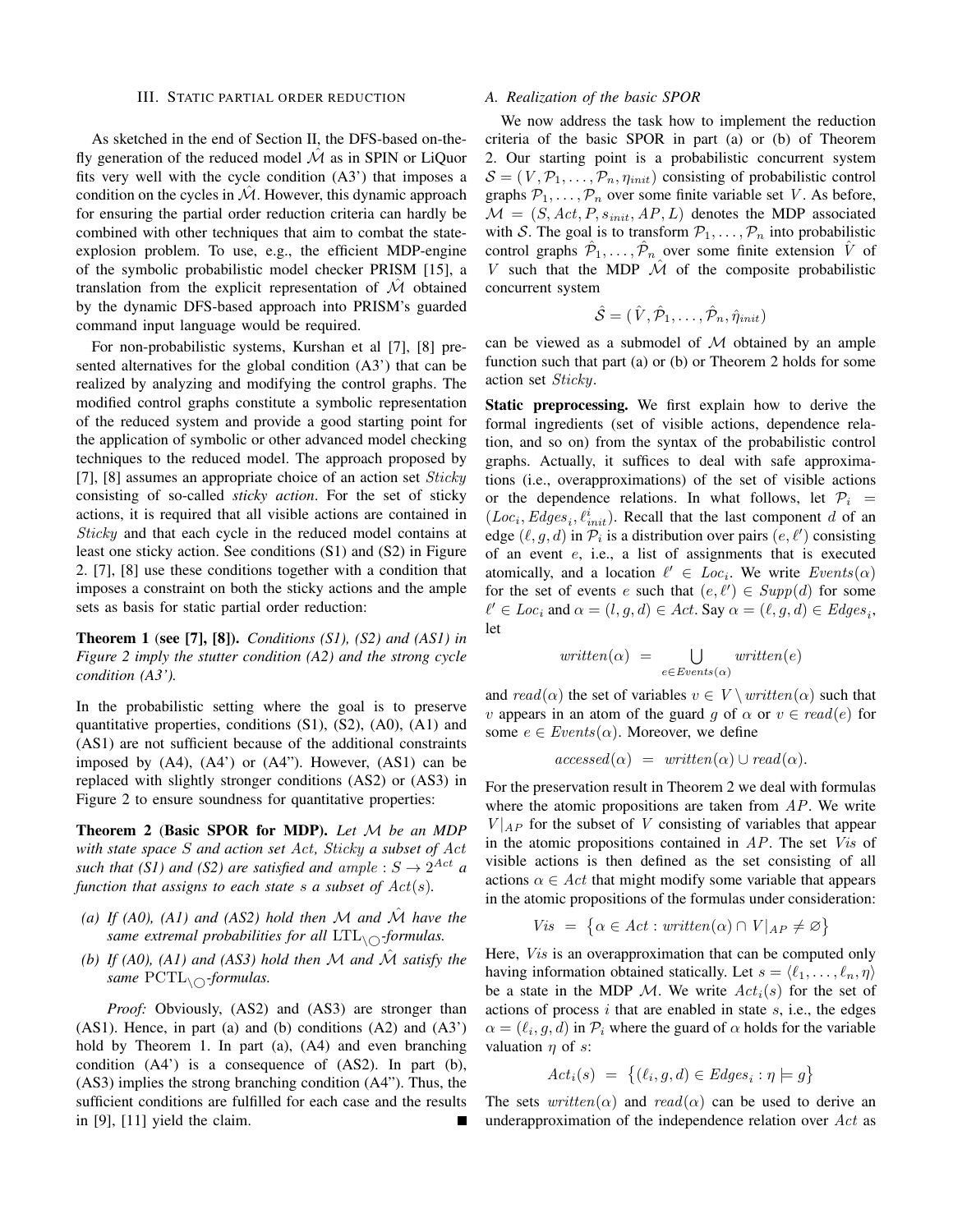- (S1) Visibility condition:  $Vis \subseteq Sticky$
- (S2) Cycle-breaking condition: For each cycle  $s_0 \xrightarrow{\alpha_1} s_1 \xrightarrow{\alpha_2} \dots \xrightarrow{\alpha_m} s_m = s_0$  in  $\hat{\mathcal{M}}$ :  $Sticky \cap {\alpha_1, \alpha_2, \ldots, \alpha_m} \neq \emptyset$
- (AS1) Sticky condition: If  $ample(s) \neq Act(s)$  then  $ample(s) \cap Sticky = \emptyset$ .
- (AS2) Combined sticky and branching condition:

If  $ample(s) \neq Act(s)$  then  $ample(s) = {\alpha}$  for some action  $\alpha \in Act(s) \setminus Sticky$ .

(AS3) Combined sticky and strong branching condition: If ample(s)  $\neq$  Act(s) then ample(s) = { $\alpha$ } for some non-probabilistic action  $\alpha \in$  Act(s)\Sticky.

Fig. 2. Conditions (S1), (S2) for the set of sticky actions and combined conditions (AS1), (AS2), (AS3) for sticky actions and ample sets

the complement of the following binary relation  $D$  on  $Act$ . Relation  $D \subseteq Act \times Act$  is defined as the smallest reflexive, symmetric relation such that for all actions  $\alpha \in Act_i$ ,  $\beta \in$  $Act_j$ :

If 
$$
written(\alpha) \cap accessed(\beta) \neq \emptyset
$$
 then  $(\alpha, \beta) \in D$ .

Then,  $(\alpha, \beta) \in Act^2 \setminus D$ ,  $\alpha \neq \beta$  and  $i \neq j$  implies the independence of  $\alpha$  and  $\beta$ . Relation D is central to SPOR, as establishes the dependency between actions appearing in (A1).

Computation of the set of sticky actions. To compute a set Sticky satisfying the visibility condition (S1) and the cyclebreaking condition (S2) we can apply a similar technique as proposed in [7], [8]. The idea is to analyze the probabilistic control graphs  $P_1, \ldots, P_n$ . For this purpose, we run a depthfirst-search (DFS) in the labeled directed graph  $\mathcal{G}_i$  where the node-set is  $Loc_i \cup Edges_i$  and the edges in  $\mathcal{G}_i$  are derived from the edges in  $\mathcal{P}_i$  as follows. If  $\alpha = (\ell, g, d)$  is an edge in  $\mathcal{P}_i$ then  $\mathcal{G}_i$  contains edges from  $\ell$  to  $\alpha$  and from  $\alpha$  to each location  $\ell'$  where  $d(e, \ell') > 0$  for some  $e \in Events$ . Let  $\mathcal{B}_i$  be the set of actions  $\alpha$  that belong to some backward edge (either the edge starts in  $\alpha$  and points to some previously visited location in the DFS-stack or the edge points to  $\alpha$ ) detected by the DFS in  $G_i$ . Since each cycle in M induces a cycle in each of the graphs  $G_i$  that perform at least one action along that cycle in M, the action set

$$
Sticky = Vis \cup B_1 \cup ... \cup B_n
$$

satisfies conditions (S1) and (S2) in Figure 2.

Reduced probabilistic concurrent system  $\hat{S}$ . To construct the reduced system  $\hat{S}$  satisfying (A0), (A1) and (AS2) we adapt the procedure to modify the probabilistic control graphs proposed in [7], [8]. (Condition (AS3) will be addressed in the end of Section III-A.)

**Definition 3 (Ample location).** *Location*  $\ell$  *of*  $\mathcal{P}_i$  *is called* ample *if the following conditions (i), (ii) and (iii) hold:*

- *(i)* For each edge  $\alpha = (\ell, g, d)$  *in*  $\mathcal{P}_i$  *emanating from*  $\ell$ *:* 
	- $\alpha \notin \text{Sticky}$
	- *for all edges*  $\beta$  *in*  $\mathcal{P}_1, \ldots, \mathcal{P}_{i-1}, \mathcal{P}_{i+1}, \ldots, \mathcal{P}_n$  *we have:*  $(\alpha, \beta) \notin D$ .
- *(ii)* If  $\alpha_1 = (\ell, g_1, d_1)$  *and*  $\alpha_2 = (\ell, g_2, d_2)$  *are different edges from location*  $\ell$  *in*  $\mathcal{P}_i$  *then the guards are disjoint, i.e.,*  $g_1 \wedge g_2 \equiv \text{false}.$
- *(iii) The disjunction of all guards of all edges emanating from*  $\ell$  *is a tautology.*

The purpose of the three conditions is as follows. Suppose  $s = \langle \dots, \ell_i, \dots, \eta \rangle$  is a state of the original MDP  $\mathcal{M} = \mathcal{M}_{\mathcal{S}}$ where  $\ell_i$  is ample. Then, the action set of process i is viewed as a candidate for the ample set of state s. By the first part of condition (i),  $Act_i(s)$  does not contain a sticky action (as required in (S1)). The second part of condition (i) ensures that all actions of other processes, i.e., edges in PCG  $\mathcal{P}_i$  for some  $j \neq i$ , are independent from the actions in  $Act_i(s)$ . This is a crucial prequisite for the cycle-breaking (S2) and the dependence condition (A2). Condition (ii) guarantees that  $Act<sub>i</sub>(s)$  is a singleton as required in (AS2). The purpose of condition (iii) is to ensure the emptiness condition (A0).

The variable set  $V$  of  $S$  extends the variable set  $V$  of the original system S by n Boolean variables  $a_1, \ldots, a_n$ . Variable  $a_i$  will be used to indicate whether the current location of  $P_i$ is ample. Let  $A_1 = a_1$  and for  $2 \le i \le n$ :

$$
\mathsf{A}_i = \mathsf{a}_i \land \bigwedge_{1 \leqslant j < i} \neg \mathsf{a}_j \qquad \text{and} \qquad \overline{\mathsf{A}} = \bigwedge_{1 \leqslant j \leqslant n} \neg \mathsf{a}_j
$$

The probabilistic control graph  $\hat{\mathcal{P}}_i$  results from  $\mathcal{P}_i$  by modifying the edges in  $P_i$  as follows. Edge  $\alpha = (\ell_i, g, d)$  in  $P_i$  is replaced with  $\hat{\alpha} = (\ell_i, \hat{g}, \hat{d})$  where guard  $\hat{g}$  and distribution  $\hat{d}$ are defined as follows.

- $\hat{g} = g \wedge guard(\ell_i)$  where  $guard(\ell_i) = A_i$  if  $\ell_i$  is ample and  $guard(\ell_i) = A$  if  $\ell_i$  is not ample.
- Distribution  $\tilde{d}$  results from  $d$  by adding an assignment for variable  $a_i$  to the events in the support of d. The purpose of these additional assignments is to indicate whether or not the target location is ample. Formally:

\n- if 
$$
d(e, \ell') > 0
$$
 and  $\ell'$  is ample then
\n- $\hat{d}(e; a_i := true, \ell') = d(e, \ell').$
\n- if  $d(e, \ell') > 0$  and  $\ell'$  is not ample then
\n- $\hat{d}(e; a_i := false, \ell') = d(e, \ell').$
\n

In all other cases,  $\hat{d}(\cdot) = 0$ .

The initial variable evaluation  $\hat{\eta}_{init}$  of  $\hat{S}$  extends  $S$ 's initial variable evaluation  $\eta_{init}$  by  $\hat{\eta}_{init}(a_i) = true$  if the initial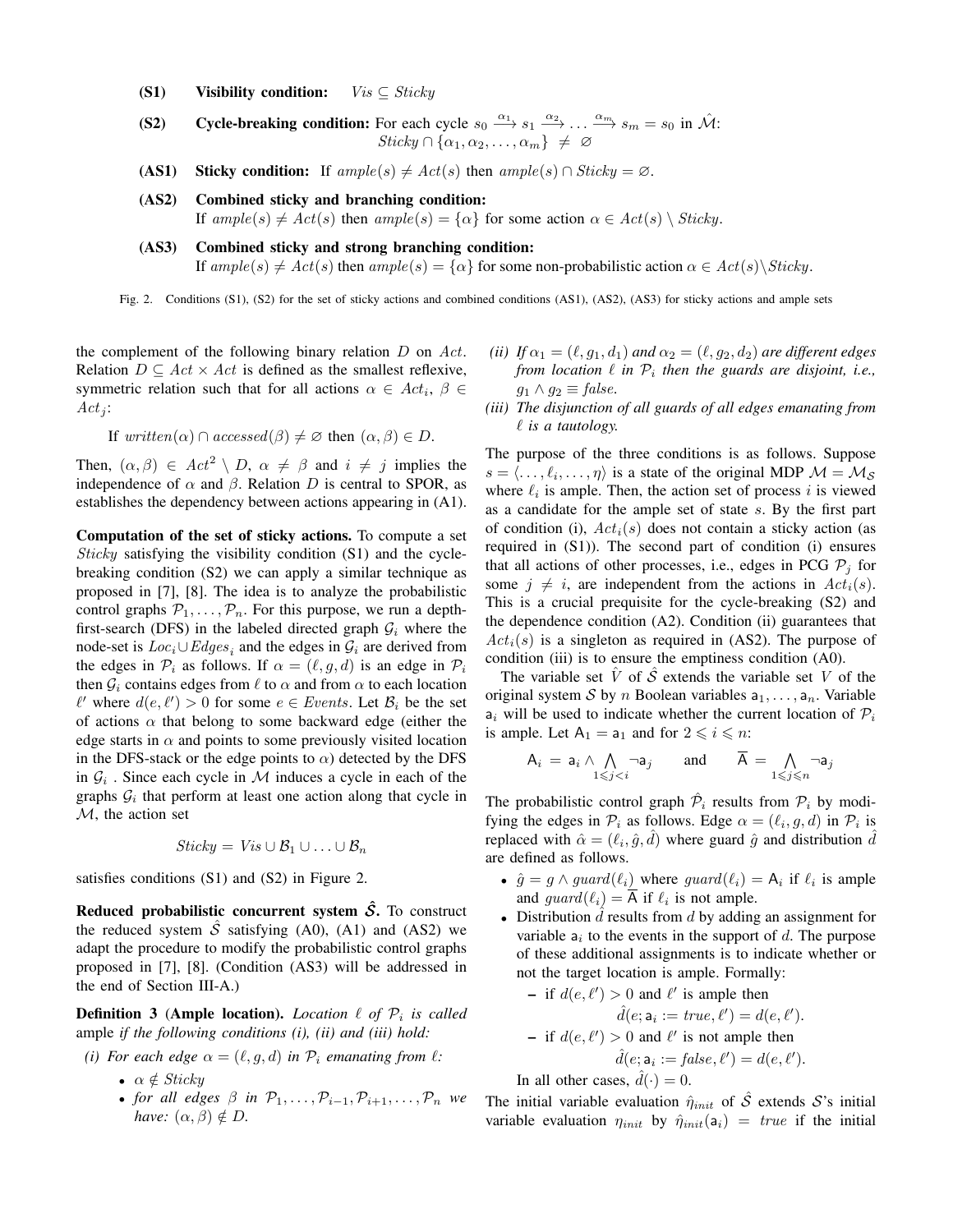location  $\ell_{init}^i$  of  $\mathcal{P}_i$  is ample. Otherwise  $\hat{\eta}_{init}(\mathsf{a}_i) = \text{false}$ .

**Lemma 4.** For each reachable state  $\hat{s} = \langle \ell_1, \ldots, \ell_n, \hat{\eta} \rangle$  in the *MDP*  $\hat{\mathcal{M}}$  *for the modified system*  $\hat{\mathcal{S}}$ *, we have:* 

$$
\hat{s} \models \mathsf{a}_i \ \ \textit{iff} \ \ \hat{\eta}(\mathsf{a}_i) = \textit{true} \ \ \textit{iff} \ \ \ell_i \ \textit{is ample}
$$

As the formulas  $A_1, \ldots, A_n$  are pairwise disjoint and  $\overline{A}$  is their complement, for each state  $s$  of  $M$  we have:

- if some location of s is ample then  $s \models A_i$  for exactly one index i
- if none of the locations of s is ample then  $s \models \overline{A}$ .

For each action  $\hat{\alpha} = (\ell_i, \hat{g}, \hat{d})$  that is enabled in state  $\hat{s} =$  $\langle \ell_1, \ldots, \ell_n, \hat{\eta} \rangle$  of  $\hat{\mathcal{M}}$ , the original action  $\alpha = (\ell_i, g, d)$  belongs to  $Act_i(s)$  where  $s = \langle \ell_1, \ldots, \ell_n, \hat{\eta} |_{V} \rangle$ . Thus, the reachable fragment of the MDP  $\hat{\mathcal{M}}$  associated with  $\hat{\mathcal{S}}$  can be viewed as a sub-MDP of the MDP  $M$  associated with the original system S. Up to isomorphism, the reachable fragment of  $\mathcal M$  results from  $M$  by using as ample sets the set of enabled actions in  $\mathcal{M}$ , i.e.,  $ample(s)$  consists of the edges  $\alpha = (\ell, q, d)$  such that  $\hat{\alpha} = (\ell, \hat{g}, \hat{d})$  is enabled in state  $\hat{s}$  of  $\hat{\mathcal{M}}$ .

**Theorem 5 (Soundness of the reduction).**  $\hat{\mathcal{S}}$  *provides a sound specification of a reduced MDP where soundness is understood with respect to quantitative*  $LTL_{\cap}$ *-properties.* 

*Proof:* By part (a) of Theorem 2 it suffices to show that conditions (A0), (A1) and (AS2) hold. In what follows, we consider the states and actions (i.e., edges in the PCGs) in the reachable fragment of  $\hat{S}$  as states and actions of  $\hat{S}$ . As before,  $Act_i(s)$  denotes the set of actions of process  $\mathcal{P}_i$  that are enabled in state s of the full MDP  $M$ , while  $ample(s)$  is the set of actions that are enabled in state s of the reduced MDP. For each reachable state  $s = \langle \ell_1, \ldots, \ell_n, \eta \rangle$  in  $\mathcal{M}$ , exactly one of the following cases applies:

- (1) If  $\ell_i$  is ample, while  $\ell_1, \ldots, \ell_{i-1}$  are not ample, then  $s \models A_i$  and  $s \not\models A$ . In this case, the guard of each edge  $(\ell_j, \hat{g}, \hat{d})$  in  $\hat{\mathcal{P}}_j$  for  $j \neq i$  is violated, while the edges emanating from  $\ell_i$  in  $\hat{\mathcal{P}}_i$  that are enabled in state s of  $\hat{\mathcal{M}}$  are precisely the edges that emanating from  $\ell_i$  in  $\mathcal{P}_i$ that are enabled in state s of M. Hence,  $ample(s)$  =  $Act_i(s)$ . Since  $\ell_i$  is ample, conditions (i), (ii) and (iii) in Definition 3 hold for  $\ell_i$ . But then  $Act_i(s)$  is a singleton, say  $Act_i(s) = {\alpha}$ . By the first part of condition (i), we get that  $\alpha \notin \text{Sticky}.$
- (2) If none of the locations  $\ell_1, \ldots, \ell_n$  is ample, then  $s \models A$ . In this case,  $ample(s) = Act(s)$ .

In particular, if  $ample(s) \neq Act(s)$  then case (1) applies and we obtain  $ample(s) = {\alpha}$  for some action  $\alpha \in Act \setminus Sticky$ as required in condition (AS2) in Figure 2. The emptiness condition (A0) is obvious by requirement (iii) of Definition 3 for ample locations. The remaining task is to establish the dependence condition (A1). Suppose

$$
\pi = s \xrightarrow{\alpha_1} s_1 \xrightarrow{\alpha_2} \dots \xrightarrow{\alpha_m} s_m \xrightarrow{\beta} t
$$

is a path in M such that  $m \geq 1$  and  $\beta$  depends on  $ample(s)$ . Assume by contradiction that  $\{\alpha_1, \dots, \alpha_m\} \cap ample(s) = \emptyset$ . This is only possible if s is not fully expanded, i.e., case (1) applies for state s. Without loss of generality,  $m$  is minimal, i.e.,  $\alpha_1, \ldots, \alpha_m$  are independent from each action in  $ample(s)$ .

Let  $s = \langle \ell_1, \ldots, \ell_n, \eta \rangle$  and  $ample(s) = Act_i(s)$ . Then, location  $\ell_i$  is ample. In particular, condition (i) in Definition 3 holds for location  $\ell_i$ . By the second part of (i),  $(\alpha, \gamma) \notin D$ for each action  $\gamma$  of processes  $\mathcal{P}_1, \ldots, \mathcal{P}_{i-1}, \mathcal{P}_{i+1}, \ldots, \mathcal{P}_n$  and each action  $\alpha \in ample(s)$ . Since D is an overapproximation of all pairs of dependent actions,  $\beta$  cannot be an action of some process  $P_i$  for  $j \neq i$ . Thus,  $\beta$  is an action of process  $P_i$ . Furthermore, the second part of condition (i) in Definition 3 ensures that the guard of any edge emanating from  $\ell_i$  in  $\mathcal{P}_i$  is not affected by the actions of  $\mathcal{P}_j$  for  $j \neq i$ . But then  $\alpha_1, \ldots, \alpha_m$  must be edges in  $\mathcal{P}_1, \ldots, \mathcal{P}_{i-1}, \mathcal{P}_{i+1}, \ldots, \mathcal{P}_n$  and  $\beta$  must be enabled in state s. As a consequence, we obtain  $\beta \in Act_i(s) = ample(s)$ , contradicting the assumption that  $\beta$ depends on  $ample(s)$ .

Basic SPOR for branching-time properties. For the generation of probabilistic control graphs of a reduced system that satisfies the same  $\text{PCTL}^*_{\text{LO}}$ -formulas, we can apply the same procedure, except that we have to deal with a stronger notion of ample locations. In this context a location  $\ell$  is said to be ample if conditions (i), (ii), (iii) in Definition 3 hold for  $\ell$  and the following condition (iv):

(iv) For each edge  $\alpha = (\ell, g, d)$  in  $\mathcal{P}_i$ , the support of d is a singleton, i.e., action  $\alpha$  is non-probabilistic.

Then, (AS3) holds. Hence,  $\hat{S}$  and  $S$  are equivalent for  $PCTL^*_{\setminus\bigcirc}$ -properties by part (b) of Theorem 2.

#### *B. Reachability-aware SPOR*

We now present an alternative technique for modifying the probabilistic control graphs  $P_i$  such that the (reachable fragment of the) reduced model  $\hat{M}$  yields a better (i.e., smaller) abstraction. The idea is to switch back from the branching condition (A4') resp. its strong variant (A4") to the probabilistic condition (A4) in Figure 1. Actually, (A4) leaves more freedom since it permits ample sets with two or more actions for states that are not fully expanded. However, the reduced systems obtained only maintain extremal probabilities for linear time properties. The new algorithm, called *reachability-aware SPOR*, attempts to improve the reduction obtained by the algorithm presented in the previous section when no location of some state  $s$  is ample. The idea is that then the union of the action sets  $Act_i(s)$  for those processes  $P_i$  where a probabilistic action is reachable along a control path is a candidate for  $ample(s)$ .

Static preprocessing. The computation of (an overapproximation of) the set Vis of visible actions and the dependence relation  $D$  as well as the set *Sticky* is as before (Section III-A). Then, (S1) and (S2) are satisfied. Additionally, we perform a reachability analysis in the underlying directed graphs  $\mathcal{G}_i$  associated with the PCG  $\mathcal{P}_i$  to identify all potentially probabilistic locations, i.e., locations  $\ell \in Loc_{i}$  that can reach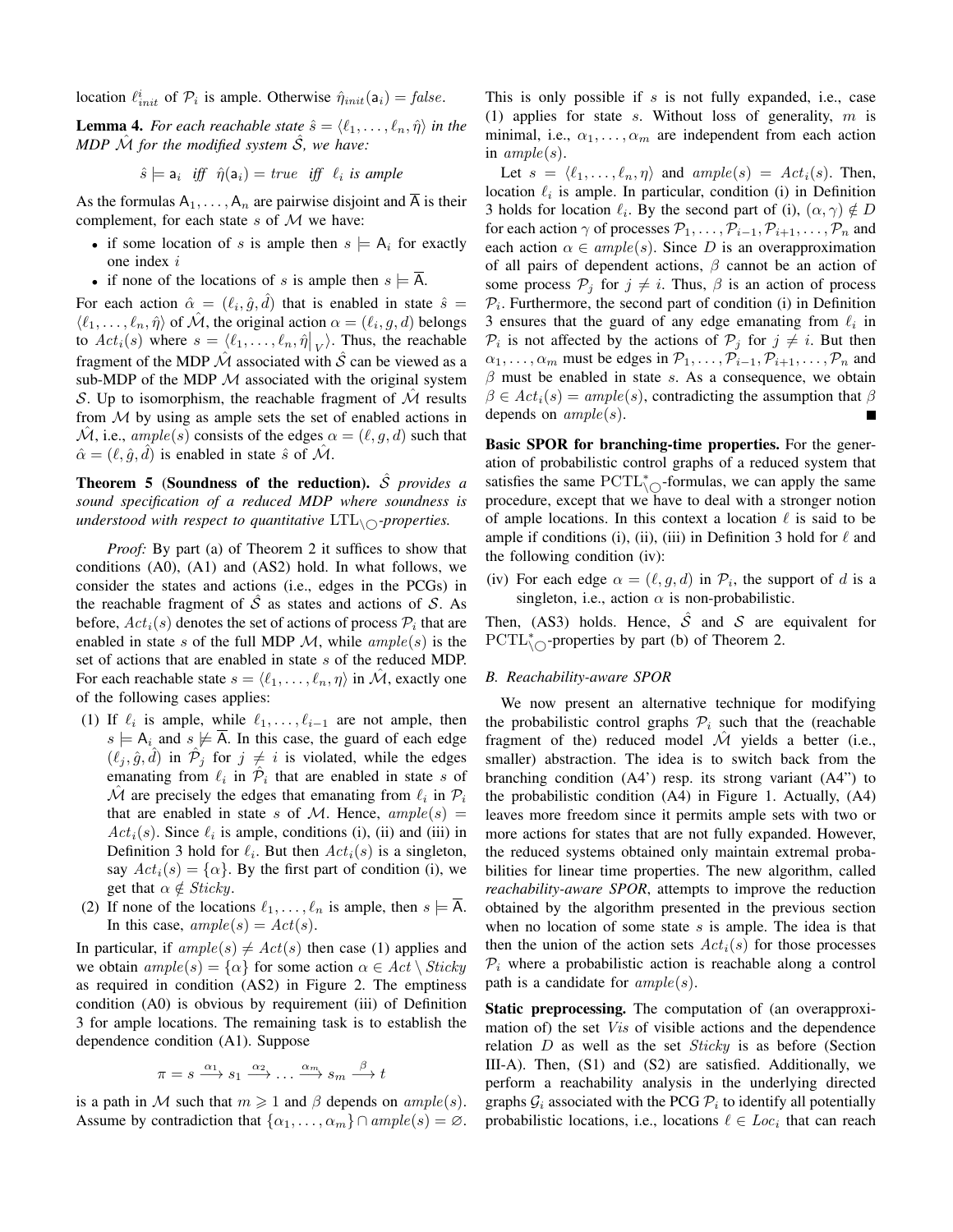a location  $\ell' \in Loc_i$  via some control path such that  $\ell'$  has an outgoing edge representing a probabilistic action. Formally:

Definition 6 (Potentially probabilistic location). *Location*  $\ell$ *of*  $P_i$  *is called* potentially probabilistic *if there is a sequence*  $(k_0, g_0, d_0)$   $(k_1, g_1, d_1)$   $\dots$   $(k_m, g_m, d_m)$  *of edges in*  $\mathcal{P}_i$  *such that*  $m \geq 0$ ,  $k_0 = \ell$  *and there are events*  $e_0, e_1, \ldots, e_{m-1}$  *with*  $d_j(e_j, k_{j+1}) > 0$  for  $0 \leq j < m$  and  $|Supp(d_m)| \geq 2$ .

**Lemma 7.** If  $s \xrightarrow{\alpha_1} s_1 \xrightarrow{\alpha_2} \ldots \xrightarrow{\alpha_m} s_m$  is a path in M such *that*  $s = \langle \ell_1, \ldots, \ell_n, \eta \rangle$  *and*  $Act_i(s_m)$  *contains some probabilistic action, then location*  $\ell_i$  *is potentially probabilistic.* 

Definition 8 (Weakly ample locations). *Location*  $\ell$  of PCG Pi *is said to be* weakly ample *if it satifies conditions (i) and (iii) in Definition 3.*

Reduced probabilistic concurrent system  $\hat{S}$ . To ensure that the constructed probabilistic concurrent system  $\hat{S}$  satisfies conditions (A0), (AS1) and (A4) we deal with a variant of the technique presented in the previous section. The variable set  $\hat{V}$  of  $\hat{S}$  extends the original variable set by three Boolean variables  $a_i, w_i, p_i$  for each probabilistic control graph  $\mathcal{P}_i$ . The role of  $a_i$  is as before (Section III-A). Variable  $w_i$ indicates whether the current location of  $P_i$  is weakly ample, while variable  $p_i$  states whether the current location of  $\mathcal{P}_i$  is potentially probabilistic. The initial variable evaluation  $\hat{\eta}_{init}$ of S extends  $\eta_{init}$  by:

$$
\hat{\eta}_{init}(\mathbf{a}_i) = true \quad \text{iff} \quad \ell_{init}^i \text{ is ample}
$$
\n
$$
\hat{\eta}_{init}(\mathbf{w}_i) = true \quad \text{iff} \quad \ell_{init}^i \text{ is weakly ample}
$$
\n
$$
\hat{\eta}_{init}(\mathbf{p}_i) = true \quad \text{iff} \quad \ell_{init}^i \text{ is potentially probabilistic}
$$

Suppose now that  $s = \langle \ell_1, \ldots, \ell_n, \eta \rangle$  is a state in M where none of the locations is ample. To ensure (A4), the reachability-aware SPOR includes all actions in  $Act_i(s)$  for those processes  $P_i$  where the current location  $\ell_i$  in state s is potentially probabilistic. The actions of all other processes  $P_i$ where location  $\ell_i$  is not potentially probabilistic can be ignored in state s, provided that all potentially probabilistic locations  $\ell_i$  are weakly ample (this ensures (AS1)) and at least one such index  $i$  exists (this ensures  $(A0)$ ).

We first explain a simplified version where in the above case the ample set of s contains the actions of all processes where the current location is weakly ample. In the end of this section, we present refinements of this approach.

Formulas  $A_i$  and  $\overline{A}$  are defined as before (Section III-A). The following formula B characterizes those states  $s$  where all potentially probabilistic locations are weakly ample, while W asserts the existence of some weakly ample location.

$$
\mathsf{B} = \bigwedge_{1 \leqslant i \leqslant n} (\neg \mathsf{p}_i \vee \mathsf{w}_i) \qquad \mathsf{W} = \bigvee_{1 \leqslant i \leqslant n} \mathsf{w}_i \qquad \mathsf{C} = \overline{\mathsf{B}} \vee \overline{\mathsf{W}}
$$

where  $W = \neg W$  and  $B = \neg B$ . For  $\ell \in Loc_i$ , we define

$$
guard(\ell_i) = \begin{cases} A_i & \text{: if } \ell_i \text{ is ample,} \\ \overline{A} \wedge ((B \wedge w_i) \vee C) & \text{: otherwise.} \end{cases}
$$

Thanks to Lemma 9 below, quard( $\ell_i$ ) could be simplified to  $\overline{A} \wedge C$  if  $\ell_i$  is not weakly ample.

To obtain  $\hat{\mathcal{P}}_i$  from  $\mathcal{P}_i$  we replace each edge  $(\ell_i, g, d)$  in  $\mathcal{P}_i$ with the edge  $(\ell_i, \hat{g}, \hat{d})$  where the new guard is defined by

$$
\hat{g} = g \wedge guard(\ell_i).
$$

Distribution  $\hat{d}$  results from d by replacing each pair  $(e, \ell')$  in the support of d with  $(\hat{e}, \ell')$  where  $\hat{e}$  extends e by assignments for the variable  $a_i, w_i, p_i$  according to the mode of the target location  $\ell$ :

$$
a_i := \left\{ \begin{array}{ll} true & \text{if } \ell' \text{ is ample} \\ false & \text{otherwise} \end{array} \right.
$$
  

$$
w_i := \left\{ \begin{array}{ll} true & \text{if } \ell' \text{ is weakly ample} \\ false & \text{otherwise} \end{array} \right.
$$
  

$$
p_i := \left\{ \begin{array}{ll} true & \text{if } \ell' \text{ is potentially probabilistic} \\ false & \text{otherwise} \end{array} \right.
$$

The choice of the initial variable evaluation and these additional assignments in the events of  $\hat{\mathcal{P}}_1, \ldots, \hat{\mathcal{P}}_n$  ensure:

**Lemma 9.** For each reachable state  $\hat{s} = \langle \ell_1, \ldots, \ell_n, \hat{\eta} \rangle$  in the *MDP*  $\overline{\mathcal{M}}$  *for the modified system*  $\hat{\mathcal{S}}$ *, we have:* 

$$
\hat{s} \models a_i
$$
 iff  $\hat{\eta}(a_i) = true$  iff  $\ell_i$  is ample  $\hat{s} \models w_i$  iff  $\hat{\eta}(w_i) = true$  iff  $\ell_i$  is weakly ample  $\hat{s} \models p_i$  iff  $\hat{\eta}(p_i) = true$  iff  $\ell_i$  is potentially probabilistic.

As in the previous section, this observation permits to consider  $\hat{S}$  as a specification for a reduced MDP  $\hat{\mathcal{M}}$  obtained by the ample function that assigns to each state s the set  $ample(s)$ of actions that are enabled in s viewed as a state of the MDP associated with  $\tilde{S}$ . (As before,  $Act_i(s)$  is the set of actions that are enabled in state s of the (full) MDP  $\mathcal M$  for  $\mathcal S$ .)

**Lemma 10.** For each  $i \in \{1, \ldots, n\}$  and each state s of  $\mathcal{M}$ :

$$
Act_i(s) \subseteq ample(s) \text{ iff } s \models A_i \vee (\overline{A} \wedge B \wedge w_i) \vee (\overline{A} \wedge C)
$$

In particular, we can identify three cases for the ample set of state  $s = \langle \ell_1, \ldots, \ell_n, \eta \rangle$ :

- (1) If some location of s is ample then  $s \models A_i$  and  $ample(s) = Act<sub>i</sub>(s)$  where i is the smallest index such that  $\ell_i$  is ample. In this case,
- (2) If no locations of s is ample, but all potentially probabilistic locations  $\ell_i$  are weakly ample and at least one location  $\ell_i$  is weakly ample then  $s \models \overline{A} \wedge B \wedge W$  and

$$
ample(s) = \bigcup_{\substack{1 \leq i \leq n \\ s \models \mathsf{w}_i}} Act_i(s)
$$

(3) If neither (1) nor (2) applies then  $s \models \overline{A} \wedge C$  and state s is fully expanded.

Because of case (2), condition (AS2) cannot be guaranteed. However, the constructed system  $\hat{S}$  is equivalent to the original system S with respect to quantitative  $LTL_{\cap}$ -formulas as the original conditions of [9] in Figure 1 hold:

Theorem 11 (Soundness of reachability-aware SPOR). *Conditions (A0), (A1), (A2), (A3') and (A4) hold for the ample sets induced by the constructed system* Sˆ*.*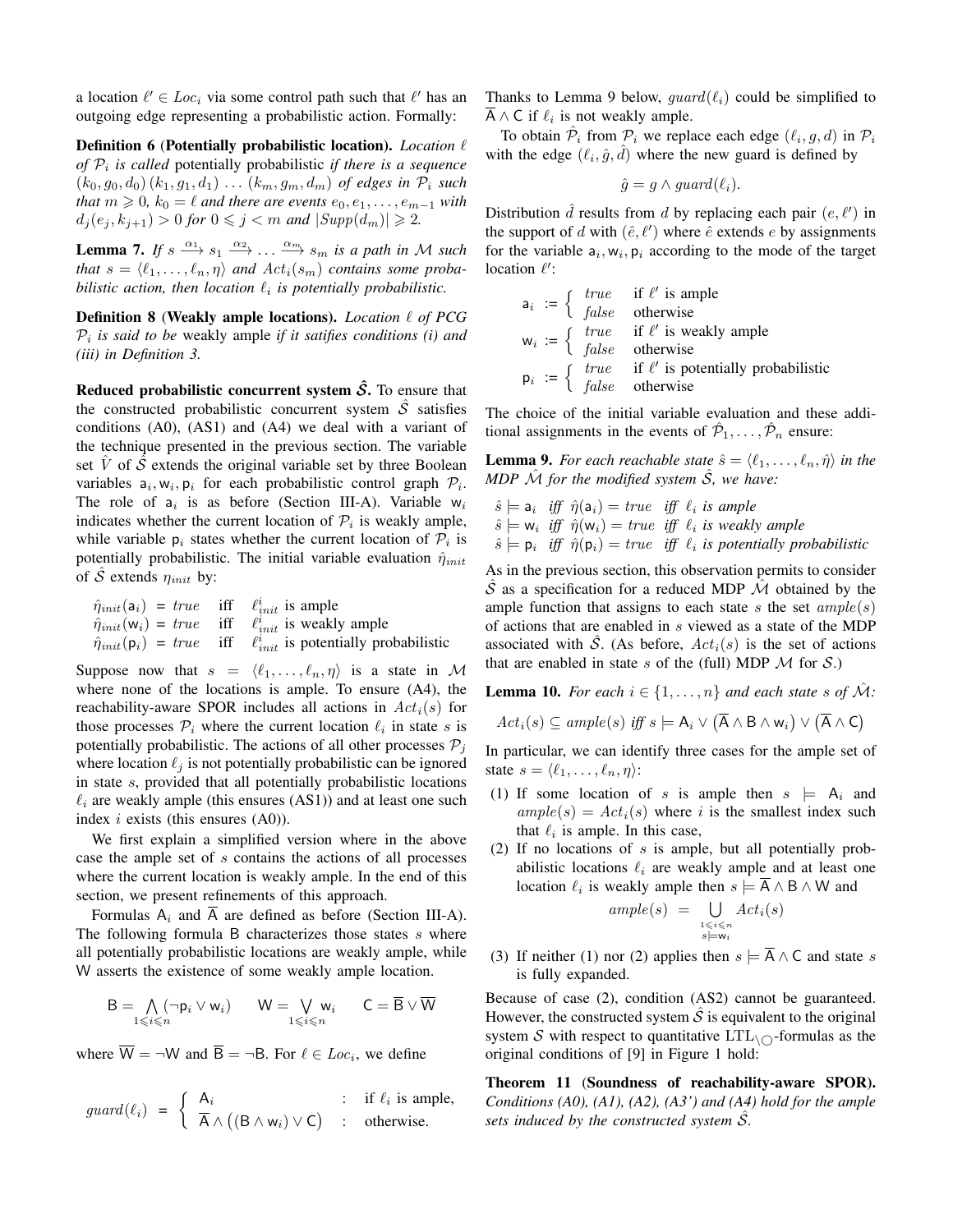Several improvements of the presented version of reachabilityaware SPOR are possible. In the presented construction, if  $s \models A \land B \land W$  then  $ample(s)$  has been defined as the set of all actions in  $Act_i(s)$  where i ranges over all indices such that  $\ell_i$  is weakly ample. However, it suffices to define  $ample(s)$  as the union of the action sets  $Act_i(s)$  where  $\ell_i$ is potentially probabilistic (in which case  $\ell_i$  is weakly ample as  $s \models B$ , provided there is at least one such index *i*. If no location of  $s$  is potentially probabilistic, then we might choose the smallest index i such that  $\ell_i$  is weakly ample and define  $ample(s) = Act<sub>i</sub>(s)$ . The latter corresponds to the nonprobabilistic approach of [7], [8].

These improvements can be achieved by redefining  $quad(\ell_i)$  accordingly. We put

$$
W_i = w_i \wedge \bigwedge_{1 \leq j < i} \neg w_j \qquad P = \bigvee_{1 \leq j < n} p_j \qquad \overline{P} = \neg P
$$

and redefine  $guard(\ell_i)$  for the case where  $\ell_i$  is not ample by the condition:

$$
\overline{A} \wedge (\ (\overline{P} \wedge W_i) \vee (P \wedge B \wedge p_i) \vee C)
$$

This condition can be simplified according to the mode of  $\ell_i$ . For instance, the constraint  $\overline{P} \wedge W_i$  could be dropped if  $\ell_i$  is not weakly ample or  $\ell_i$  is potentially probabilistic.

## IV. EXPERIMENTS

To obtain some empirical feedback regarding the potential for reduction of the algorithms, we extended the modeling engine of the tool LiQuor [24], [12] and applied the symbolic model checker PRISM [15] to compare the time and memory requirements for analyzing the original and the reduced model. LiQuor has been used to generate the reduced models using the proposed algorithms of Sections III-A and III-B for realizing the reduction criteria purely statically on the level the probabilistic control graphs. Our extension of LiQuor supports the generation of the modified probabilistic control graphs by computing overapproximations of the dependence relation, the action sets *Vis* and *Sticky* and by reporting on the new location labelings (ample, weakly ample and potentially probabilistic). This information provided by LiQuor has been used to generate descriptions of the probabilistic control graphs of the reduced system in PRISM's input language. The translation of LiQuor's output into PRISM's input has been done manually.

We considered two standard examples for randomized protocols: the randomized dining philosophers [13] and the randomised mutual exclusion proposed by Pnueli and Zuck [14]. The results are presented in Figures 3 and 4. In both systems, all locations are potentially probabilistic. Hence, the reduction achieved by applying both proposed algorithms is the same. The tables show that the number of states and transitions is indeed reduced and that the reduction ratio increases proportionally to the number of processes. In the case of the randomized mutual exclusion protocol (Figure 4), the reduction is obtained in both the number of nodes and transitions. For the randomized dining philosophers (Figure 3), the reduction leads to a blowup of the size of the MTBDD for the transition probability function. Although the introduction of new variables  $a_i, w_i, p_i$  might be a possible explanation of this phenomenon, we expect that additional heuristics to find good variable orderings for the reduced systems might avoid the blowup for the symbolic model representation. In our experiments, it turned out to be beneficial to declare the Boolean variables  $a_i, w_i, p_i$  as (three groups of) global variables rather than using them as local variables in the PRISM modules.

The time required to generate the MTBDD-representations for the original model M and the reduced MDP  $\hat{M}$  was very similar. E.g., it took 10 seconds to build the unreduced model of the randomized mutual exclusion protocol with 10 processes, while it required 8.9 seconds to construct the reduced model. The time difference for model checking the same property in both systems is of tenths of milliseconds. Finally, we can also conclude that the algorithm is efficient, as the difference of time to perform model checking of the properties for both reduced and unreduced models was negligible, while the memory requirements decreased.

As stated above, the probabilistic control graphs of both examples have no locations that are not potentially probabilistic. To study the impact of reachability-aware SPOR against basic SPOR, we have made some experiments with synthetic examples of probabilistic concurrent systems containing locations that are not potentially probabilistic. As expected, the reachability-aware SPOR of Section III-B achieves a better reduction than the basic SPOR algorithm of Section III-A.

#### V. CONCLUSION AND FUTURE WORK

The main motivation for this paper was to provide the foundations for combining partial order reduction techniques with other advanced methods for the quantitative analysis of probabilistic concurrent systems. We proved that the techniques proposed by Kurshan et al. for systems modeled by ordinary nonprobabilistic transition systems can be adapted to the probabilistic setting. We introduced criteria that are sound for stutter-invariant linear and branching-time properties and presented algorithms to realize the reduction by modifying the probabilistic control graphs.

Our experiments illustrate that the quality of the reduction in terms of the MDP-size (number of states and transitions) is fairly good. For applying static partial order techniques as a preprocessing step for a symbolic MTBDD-based quantitative analysis, the example with the dining philosophers exposes the task to develop heuristics for improving the variable orderings in the MTBDD representing the reduced model or for finding good state encodings by variables used in the MTBDD-representation. This aspect as well as improvements of the static preprocessing to overapproximate the dependency relations or to find suitable sets of sticky actions will be addressed in future work. Furthermore, it would be interesting to investigate whether the cycle-breaking condition can be replaced with an analogous condition for end components.